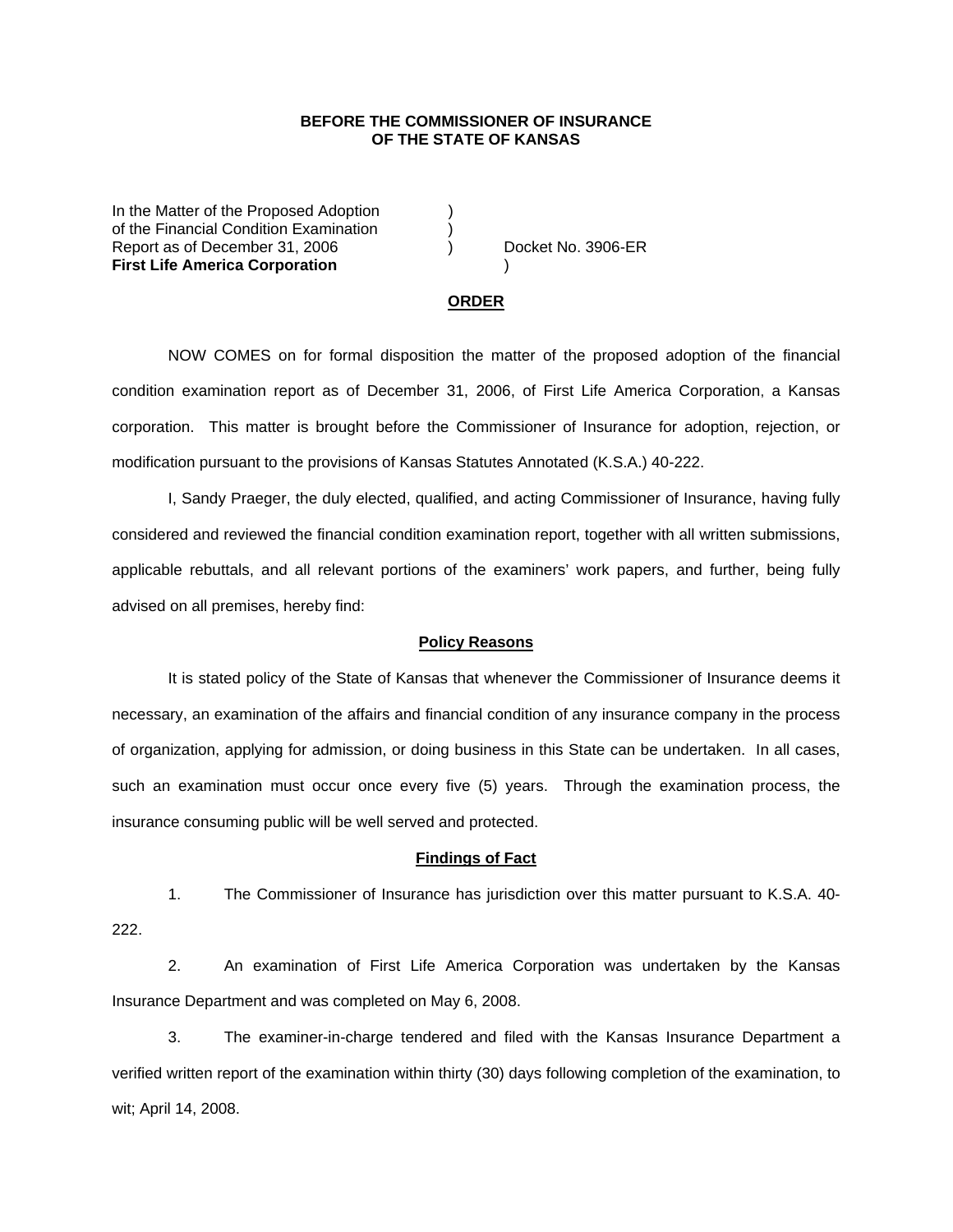4. Following receipt of the verified report, the Kansas Insurance Department transmitted the report to First Life America Corporation on May 6, 2008, with a duly executed notice advising the company of its opportunity to prepare and submit to the Kansas Insurance Department a written submission or rebuttal with respect to any and all matters contained in the report. First Life America Corporation was further advised that any written submission or rebuttal needed to be filed with the Kansas Insurance Department no later than thirty (30) days after receipt of the verified report.

 5. First Life America Corporation filed a written acceptance of the verified report on June 13, 2008.

6. Based upon the written submission tendered by First Life America Corporation, the company took no exceptions to matters contained in the verified report.

 7. Within thirty (30) days of the end of the time period allowed for written submission or rebuttal, the Commissioner of Insurance fully reviewed the report, together with all written submissions and rebuttals provided by First Life America Corporation. The Commissioner of Insurance further reviewed all relevant workpapers.

 8. No other written submissions or rebuttals were submitted by First Life America Corporation.

## **Conclusion of Law**

9. K.S.A. 40-222(k)(2) provides:

"Within 30 days of the end of the period allowed for the receipt of written submissions or rebuttals, the commissioner shall fully consider and review the report, together with any written submissions or rebuttals and any relevant portions of the examiners workpapers and enter an order:

- (A) Adopting the examination report as filed or with modification or corrections. If the examination report reveals that the company is operating in violation of any law, regulation or prior order of the commissioner, the commissioner may order the company to take any action the commissioner considers necessary and appropriate to cure such violations; or
- (B) rejecting the examination report with directions to the examiners to reopen the examination for purposes of obtaining additional data, documentation or information, and refiling pursuant to subsection (k); or
- (C) call and conduct a fact-finding hearing in accordance with K.S.A. 40-281 and amendments thereto for purposes of obtaining additional documentation, data, information and testimony."